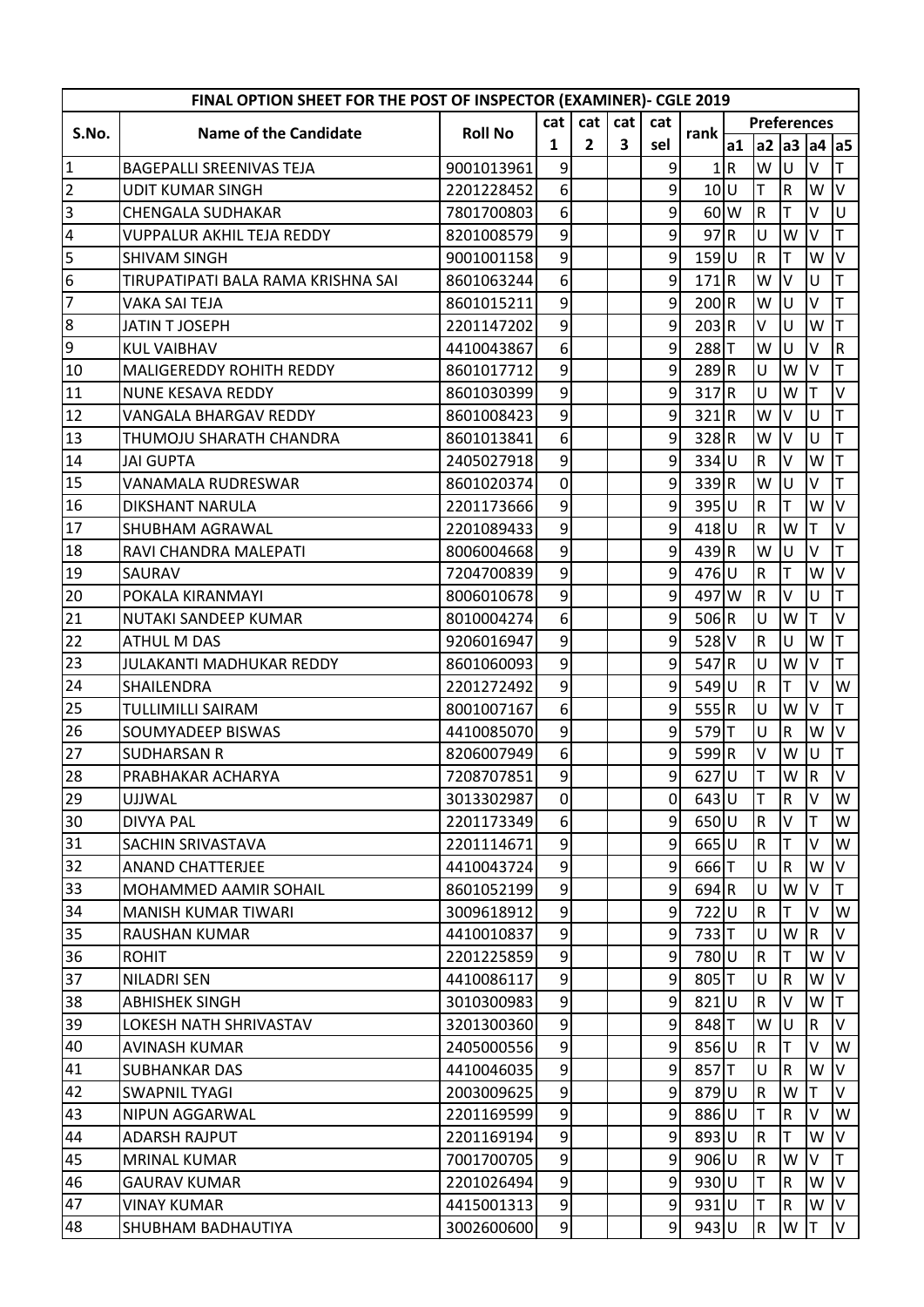| 49              | <b>VIKASH SHARMA</b>            | 2201049728 | 9               |  | $\overline{9}$ | $960$ U             | T           | W                       | R.           | V            |
|-----------------|---------------------------------|------------|-----------------|--|----------------|---------------------|-------------|-------------------------|--------------|--------------|
| 50              | <b>AKSHAY VARMA</b>             | 9211018587 | 9               |  | $\overline{9}$ | $961$ V             | $\mathsf R$ | U                       | W            | T.           |
| 51              | <b>ARVIND SINGH</b>             | 3206613278 | $\mathsf{g}$    |  | $\overline{9}$ | $963$ T             | U           | $\mathsf R$             | W            | V            |
| 52              | P MANOJ KUMAR                   | 7204705651 | 6 <sup>1</sup>  |  |                | $9 1010 $ U         | ${\sf R}$   | W                       | V            | T.           |
| 53              | <b>ANIL KUMAR</b>               | 3205607451 | 6 <sup>1</sup>  |  |                | 9 1026 U            | $\mathsf R$ | V                       | т            | W            |
| 54              | SHUBHENDU RAI                   | 2201103226 | 9               |  |                | 9 1057 U            | ${\sf R}$   | T                       | W            | V            |
| 55              | <b>NISHANT KUMAR</b>            | 3206301780 | 6 <sup>1</sup>  |  |                | 6 1065 U            | T           | $\mathsf R$             | W            | V            |
| 56              | <b>DUDI SURYA</b>               | 8601014980 | 0               |  |                | $0$   1185 R        | ٧           | W                       | U            | T            |
| 57              | PRINCE SOROUT                   | 2201058619 | $\overline{0}$  |  |                | $0$   1208 U        | ${\sf R}$   | T                       | W            | V            |
| 58              | <b>SHUBHAM SHEKHAR</b>          | 3206027705 | 6 <sup>1</sup>  |  |                | 6 1346 U            | Т           | ${\sf R}$               | v            | W            |
| 59              | NIRMAL YADAV                    | 2201284007 | 6 <sup>1</sup>  |  |                | 6 1421 U            | ${\sf R}$   | T                       | W            | V            |
| 60              | THAKKALLAPALLY ROHITH KUMAR     | 8601067210 | $\overline{0}$  |  |                | $0$ 1512 R          | W           | U                       | $\vee$       | T.           |
| 61              | <b>ADITYA KUMAR</b>             | 3206006022 | 0               |  |                | 0 1602 U            | Т           | $\mathsf R$             | V            | W            |
| 62              | <b>AMIT MONDAL</b>              | 4410065309 | $\overline{0}$  |  |                | 0 1612 T            | Ù           | W                       | $\mathsf R$  | V            |
| $\overline{6}3$ | PRAVEEN KUMAR SINGH             | 3206032673 | 0               |  |                | $0$   1643 T        | U           | R                       | W            | V            |
| 64              | DANDU SIDDHARTHA                | 8601037248 | $1\vert$        |  |                | 1 1646 R            | W           | U                       | v            | T            |
| 65              | <b>AKSHAY SHARMA</b>            | 2006009648 | $\overline{0}$  |  |                | $0 1660 $ U         | ${\sf R}$   | T                       | $\vee$       | W            |
| 66              | <b>ARJUN TOMAR</b>              | 2201229714 | $\overline{0}$  |  |                | $0$   1689 $ U $    | ${\sf R}$   | T                       | W            | V            |
| 67              | <b>SUKHRAJ SINGH</b>            | 1402000325 | $\overline{0}$  |  |                | 0 1704 U            | ${\sf R}$   | W                       | ΙT           | V            |
| 68              | <b>ADITYA</b>                   | 2201029847 | 6 <sup>1</sup>  |  |                | 6 1877 U            | ${\sf R}$   | W                       | Т            | V            |
| 69              | <b>S VIJAY</b>                  | 8601059527 | 6 <sup>1</sup>  |  |                | $6$ 1886 W          | ${\sf R}$   | V                       | U            | T            |
| 70              | <b>BHANU KUMAR</b>              | 3206330691 | 0               |  |                | 0 1890 T            | W           | U                       | ${\sf R}$    | V            |
| 71              | <b>ASHISH KUMAR</b>             | 2201125546 | 6 <sup>1</sup>  |  |                | $6$   2018 U        | T           | ${\sf R}$               | V            | W            |
| 72              | ARE SANDEEP                     | 8601061107 | 6 <sup>1</sup>  |  |                | $6$   2033 R        | $\cup$      | W                       | I٧           | T            |
| 73              | SHUBHAM DEEP                    | 1402200951 | 6 <sup>1</sup>  |  |                | $6$   2052   T      | U           | W                       | IR.          | V            |
| 74              | <b>GAJULA SAI CHAND</b>         | 8601066309 | 6 <sup>1</sup>  |  |                | $6$   2078 R        | W           | V                       | U            | T            |
| 75              | <b>AMAN KUMAR</b>               | 4205007512 | 6 <sup>1</sup>  |  |                | 6 2097 U            | ${\sf R}$   | Τ                       | W            | V            |
| 76              | M THARUN KUMAR                  | 8601066468 | 6 <sup>1</sup>  |  |                | $6$   2098 R        | W           | V                       | U            | T.           |
| 77              | SARVAJEET KUMAR                 | 2201117621 | 6 <sup>1</sup>  |  | 6 <sup>1</sup> | $2101$ <sup>T</sup> | ${\sf R}$   | V                       | W            | U            |
|                 | KURESHI ABDULSATTAR RAJMAHAMMAD | 7204723833 | $6 \mid$        |  | $6 \mid$       | 2128U               | V           | lR.                     | W T          |              |
| 78              |                                 |            |                 |  |                |                     |             |                         |              |              |
| 79              | <b>ABHISHEK RAJ</b>             | 3207601375 | 6 <sup>1</sup>  |  |                | $6$   2182 T        | U           | W                       | I٧           | $\mathsf R$  |
| 80              | SHIVAM VISHWAKARMA              | 3009601888 | 6 <sup>1</sup>  |  |                | $6$   2195 U        | ${\sf R}$   | T                       | V            | W            |
| 81              | <b>AKASH KUMAR</b>              | 3206336249 | 6               |  |                | $6$   2216 U        | Т           | R                       | v            | W            |
| 82              | PRAKASH KUMAR GUPTA             | 3206002094 | 6               |  |                | $6$   2246 U        | ${\sf R}$   | T                       | W            | V            |
| 83              | <b>AJAY SINGH</b>               | 3009313824 | 6               |  |                | $6$   2256 U        | T           | $\overline{\mathsf{R}}$ | V            | W            |
| 84              | <b>SHARVAN KUMAR</b>            | 3206325662 | 6 <sup>1</sup>  |  |                | $6$   2287 T        | U           | W                       | I۷           | $\mathsf{R}$ |
| 85              | <b>ROHIT SONI</b>               | 2405074741 | 6 <sup>1</sup>  |  |                | $6$   2405 U        | $\mathsf R$ | V                       | W            | T            |
| 86              | <b>SUBHLATA</b>                 | 2201279747 | 6 <sup>1</sup>  |  |                | $6$   2455 U        | ${\sf R}$   | W                       | V            | T            |
| 87              | PRATIBHA NAAG                   | 3010018838 | 6 <sup>1</sup>  |  |                | $6$   2459 U        | T           | V                       | $\mathsf{R}$ | W            |
| 88              | <b>ANIL YADAV</b>               | 3011306348 | 6 <sup>1</sup>  |  |                | $6$   2465 U        | ${\sf R}$   | Τ                       | W            | V            |
| 89              | MOHITE AKSHAY ASHISH            | 7204716929 | $1\vert$        |  |                | 1 2564 U            | ${\sf R}$   | V                       | W            | T            |
| 90              | <b>MEGHNA SINGH</b>             | 7801700026 | $\mathbf{1}$    |  |                | 1 3175 U            | V           | $\overline{\mathsf{R}}$ |              | W            |
| 91              | DANDRE KRANTHI KUMAR            | 8603002637 | $1\vert$        |  |                | 1 3475 R            | W           | U                       | v            | T            |
| 92              | <b>NEPOLEAN G</b>               | 8204010746 | $1\vert$        |  |                | 1 3745 R            | V           | W                       | U            | T            |
| 93              | <b>NAVEEN K</b>                 | 8206000489 | $1\vert$        |  | 11             | 4159R               | V           | U                       | W            | T            |
| 94              | RAMESH KUMAR DAS                | 8205007595 | $1\overline{ }$ |  |                | 1 4249 T            | U           | ${\sf R}$               | W            | V            |
| 95              | RAHUL KUMAR MEENA               | 2201285873 | $\overline{2}$  |  | 2 <sub>1</sub> | 4431U               | ${\sf R}$   | Τ                       | v            | W            |
| 96              | SADEPALLI BRIJESH DASS          | 8010001725 | $\mathbf{1}$    |  | $1\vert$       | 4852R               | U           | T                       | W            | V            |
| 97              | SHIBASHISH SARKAR               | 4410050121 | $1\vert$        |  |                | 1 5024 R            | T           | U                       | W            | V            |
| 98              | <b>BULLA SANDEEP</b>            | 8008018056 | $1\vert$        |  | 11             | 5041 W              | R           | U                       | Τ            | V            |